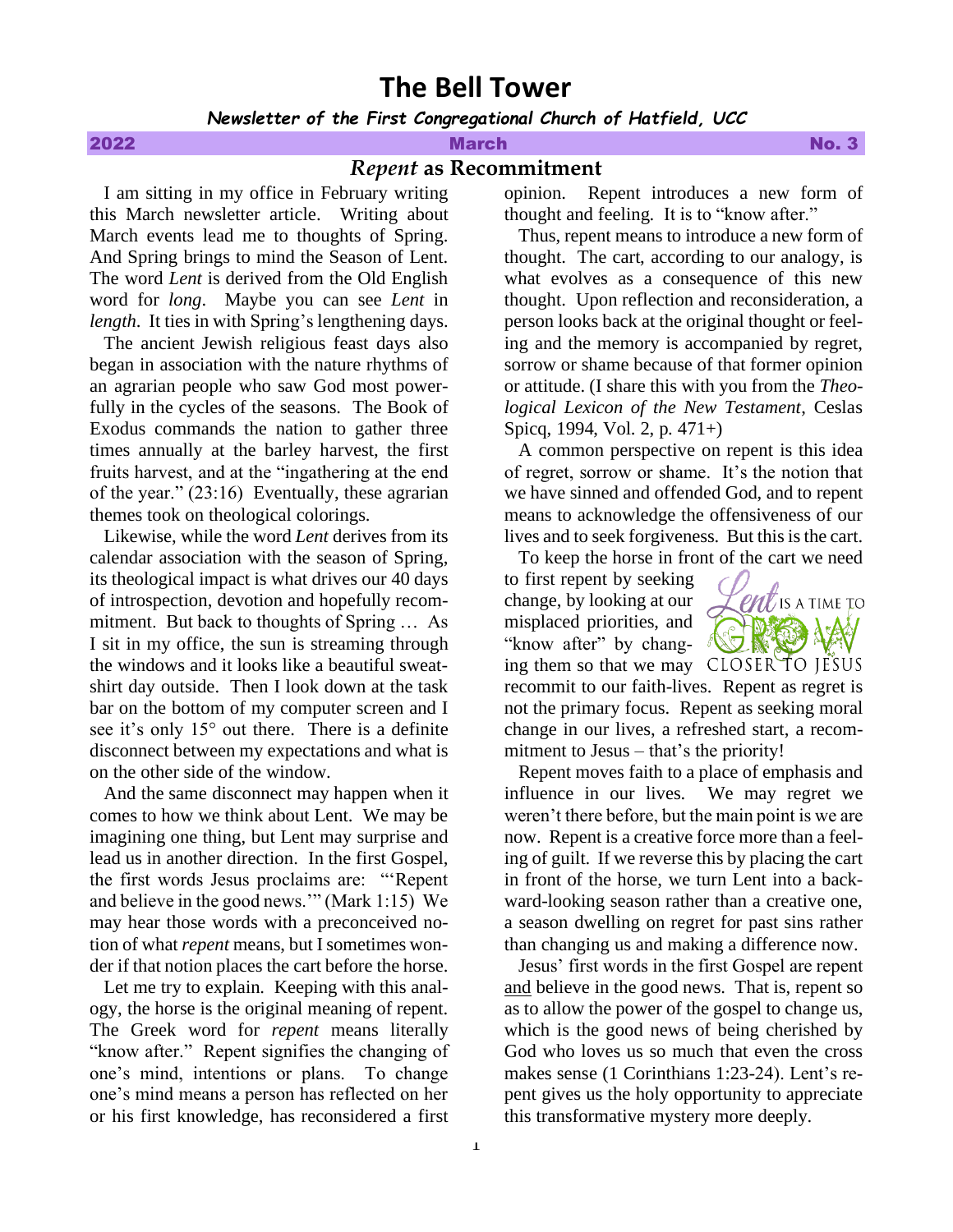## **MARCH EVENTS**

| Tue. $1st$            | Rev. Randy will attend the monthly meeting of the Hampshire Association Committee<br>on Ministry at 5:45pm. |
|-----------------------|-------------------------------------------------------------------------------------------------------------|
| Wed. 2nd              | Ash Wednesday - the beginning of Lent.                                                                      |
|                       | Rev. Randy will attend the worship Service at the Whately Congregational Church at                          |
|                       | 7:00pm. All are welcome.                                                                                    |
| Mon. $7^{\text{th}}$  | Rev. Randy will attend the monthly meeting of HEART (Hatfield Equity Alliance fighting                      |
|                       | against Racism Together) at 5:30pm.                                                                         |
| Tue. 8 <sup>th</sup>  | Online Exploring the Bible study group from 7-8:00pm.                                                       |
| Wed. 9 <sup>th</sup>  | Lenten Discussion Series at 7:00pm. (Information flier below)                                               |
| Sat. $12^{th}$        | Standard Time ends. Remember to move your clocks forward one hour before retiring                           |
|                       | for the night – you don't want to miss church in the morning ( $\text{C}$ )                                 |
| Sun. $13^{\text{th}}$ | New Member Sunday.                                                                                          |
|                       | Annual meeting (rescheduled) of Real Folks at 10:45am.                                                      |
| Mon. $14^{th}$        | Monthly online meeting of the Board of Trustees at 7:00pm.                                                  |
| Wed. 16 <sup>th</sup> | Lenten Discussion Series at 7:00pm. (Information flier below)                                               |
| Sat. $19^{th}$        | Conference's Super Saturday event from 9:00am - 3:30pm.                                                     |
| Tue. $22^{nd}$        | Monthly Clergy Brown Bag Lunch at noon.                                                                     |
|                       | Monthly meeting of the Board of Deacons at 6:00pm.                                                          |
| Wed. $23^{rd}$        | Lenten Discussion Series at 7:00pm. (Information flier below)                                               |
| Sun. $27th$           | One Great Hour of Sharing Offering accepted                                                                 |
| Mon 28 <sup>th</sup>  | Online Exploring the Bible study group from 7-8:00pm.                                                       |
| Wed. $30th$           | Lenten Discussion Series at 7:00pm. (Information flier below)                                               |

## **REGULAR GATHERINGS**

Sundays: Worship Service begins at 9:30am online and in person. Sunday School begins after the children's sermon during the worship Service.

Tuesdays: Yoga classes are offered every Tuesday in the church parlor at 5:30pm –Now in person at the church. Wednesdays: Hatha Yoga classes take place every Wednesday at 6:00pm.

Thursdays: Choir rehearses in the sanctuary at 7:00pm - Now in person at the church.

## **CHURCH COVID POLICIES**

The CDC expects the number of COVID cases to continue to decrease in March. This will, hopefully, allow us to maintain our hybrid worship format of offering both in person and online access to our worship Services.

The Church Council has based its mask policy on the number of cases in Hampshire County. If the cases rose



above 10 per day per 100,000 people,  $\Box$  **19 PROTA** we would require masks in the church building. The numbers are higher than  $\sim$   $\sim$   $\sim$   $\sim$  this mark. Therefore, masks must be worn to attend worship Services in person.  $\Box$  When they fall again, masks will again be optional. Additionally, the Trustees  $\Box$ 

additional seating, which will help us maintain social distancing in the building. The Omicron variant is highly contagious. We, therefore, ask those attending in person to double-mask or to wear a KN95 mask.

 Please remember, as well, that all of our worship Services are live-streamed via Zoom. If you are not vaccinated or if you are not feeling well on any given Sunday, please join us online.

Thank you for your cooperation in keeping us all as safe as possible.

## **LENTEN PREPARATIONS**

Lent comes rather late this year. It begins with Ash Wednesday on March 2<sup>nd</sup>. Rev. Randy will be participating in the worship Service at the Whately Congregational Church that evening. If you would like to attend, you are more than welcome to join in worship.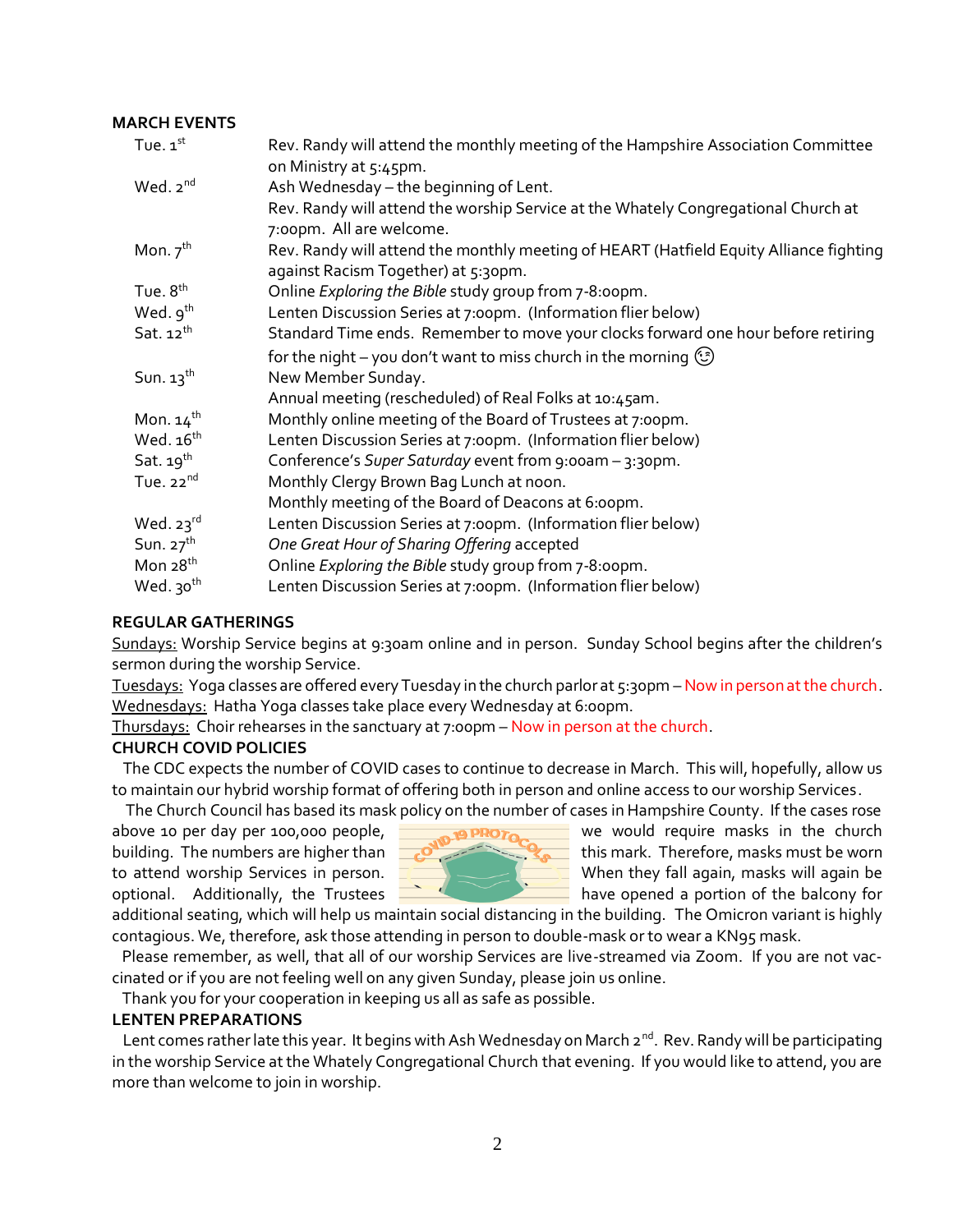The 25<sup>th</sup> annual Lenten Discussion Series will also  $\qquad \qquad \circledcirc$  be held this year. Its general theme is "Anchors in the Storm: Getting through Difficult Times." Discussions will take place on Lenten Wednesdays at 7:00pm at various local churches. These will be  $\mathcal{L}$  offered in person and online. There will be no social gatherings after the sessions as in years **the section of the set of pandemic** protocols. More information is shared in the flier below.

# *EXPLORING THE BIBLE* **ON-LINE STUDY GROUP**

The Massachusetts Bible Society has published a three-volume text called *Exploring the Bible*. We are reading Volume III on the New Testament. If you would like to become more comfortable with the Bible, I encourage you to join us for Bible study. If you would like to add Scripture study to your Lenten regimen, I invite you to join our group. If you would simply like to see what Bible study is like, I'd ask you give us a try. If, for whatever reason, you are interested in exploring the Bible, please send me an email (randyc1897@qmail.com) and I will send you the login information for our Zoom meetings.

## *SUPER SATURDAY* **INFORMATION**

The Southern New England Conference's *Super Saturday* gathering will take place on March 19<sup>th</sup>. Once again, this needs to be an online-only event. The general theme of the day is "*A Future with Hope: Relevant, Prophetic and Transformative.*" The guest speaker is Sarah B. Drummond who serves as Founding Dean of Andover Newton Seminary at Yale Divinity School. There are many, many morning and afternoon workshops to choose from. For more information on the workshop offerings and on registration, please visit:



#### *ONE GREAT HOUR OF SHARING* **OFFERING**

*One Great Hour of Sharing*, part of Our Church's Wider Mission, is the special mission offering of the United Church of Christ that carries God's message of love and hope to people in crisis. The UCC works with inter-



national partners to provide sources of clean water, food, education and health care, small business micro-credit, advocacy and resettlement for refugees and displaced persons, and emergency relief and rehabilitation. *One Great Hour of Sharing* also sup-

ports domestic and international ministries for disaster preparedness and response. For more information, please visit: [https://www.ucc.org/giving/ways-to-give/our-churchs-wider-mission/one-great-hour-of-sharing/oghs\\_resources\\_frequently-asked](https://www.ucc.org/giving/ways-to-give/our-churchs-wider-mission/one-great-hour-of-sharing/oghs_resources_frequently-asked-questions/)<u>[questions/](https://www.ucc.org/giving/ways-to-give/our-churchs-wider-mission/one-great-hour-of-sharing/oghs_resources_frequently-asked-questions/)</u>. The collection will be accepted on Sunday, March 27<sup>th</sup>. Thank you for your Christian generosity.

## **VISITATIONS**

 **I**f you would like me to stop by for a visit, please let me know. I have received both of my vaccination shots and a booster, and I have no problem wearing a mask on top of that. Also, if you or a loved one ends up in the hospital, please let me know so that I can come by for a pastoral visit and a prayer.

## **PIANO AVAILABLE**

If any member of the congregation would like the piano that is located in the church parlor, it is available for the taking on a first come basis. This is the piano the choir used for rehearsals. With the donation of the Grand Piano to the church, which is in the Sanctuary, the electronic keyboard has been moved to the parlor for choir rehearsals. The other piano is no longer needed, but is still a good, working instrument. If you may be interested in it, please contact Ed M., the chair of the Board of Trustees.

## **GIFT CARDS**

*Big Y* and *Stop and Shop* gift card sales are a continuing fundraiser of our congregation. Please contact Linda M. if you would like to purchase any. The church earns 5% on all sales. Thank you.

# **REAL FOLKS SOCIETY / PRAY SHAWL MINISTRY / CHURCH DONATION ENVELOPES**

The Real Folks Society will meet on Sunday, March 13<sup>th</sup> at 10:45am following the church Service. Reports will be read, committee chairs appointed, money disbursements made, and programs for the remainder of the year discussed. Any questions or other new business, contact Marty at 413-247-5453. Prayer shawls should be